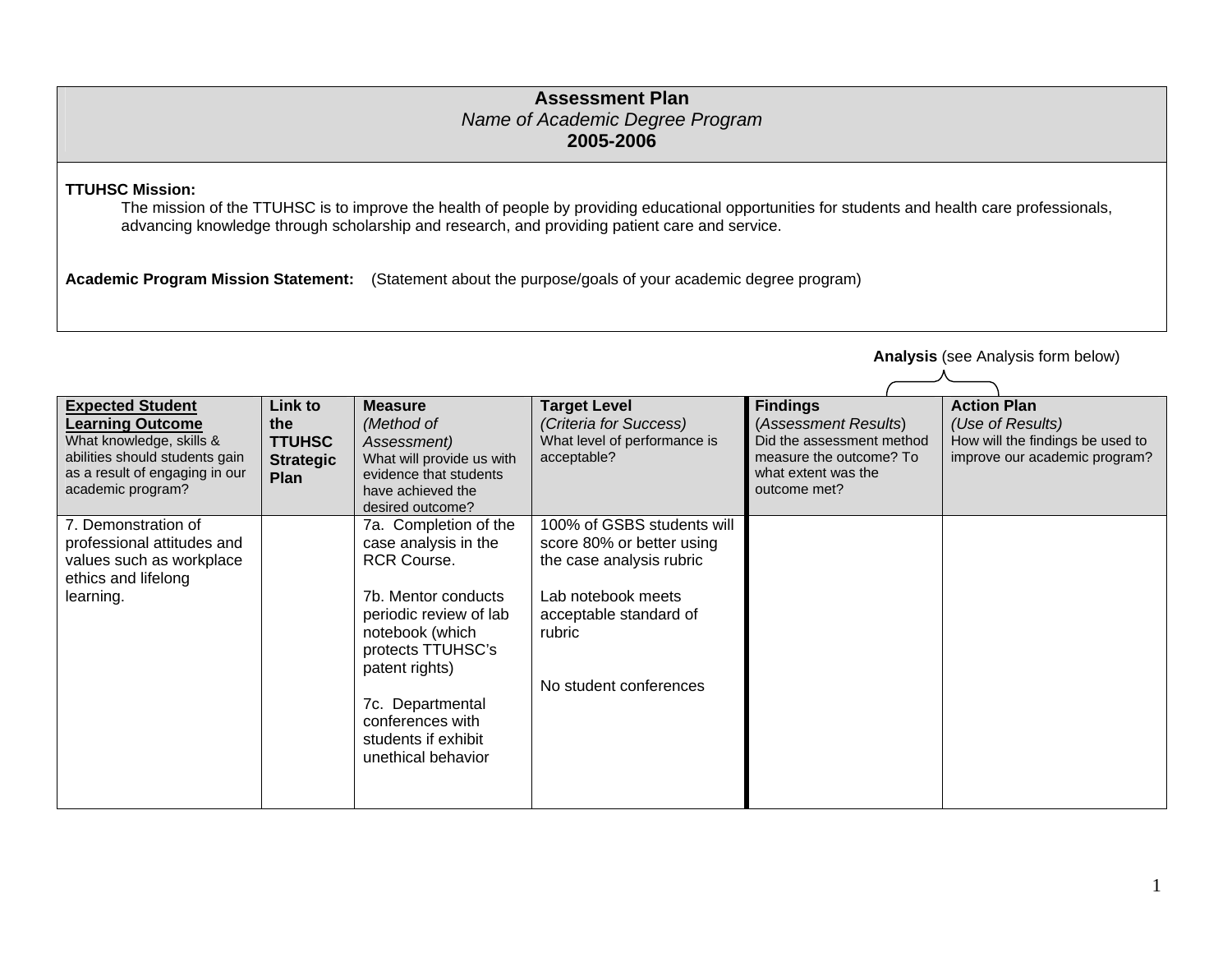## Graduate School of Biomedical Sciences Lab Notebook Scoring Rubric

| Date:                                                                                      |                                                  | Evaluator:                                                                 |                                                                                              |
|--------------------------------------------------------------------------------------------|--------------------------------------------------|----------------------------------------------------------------------------|----------------------------------------------------------------------------------------------|
| Student:                                                                                   |                                                  |                                                                            |                                                                                              |
| OBJECTIVE:                                                                                 | <b>Novice</b>                                    | Apprentice                                                                 | Exemplary                                                                                    |
| Organization:<br>Organize lab<br>notes<br>effectively                                      | Pages not<br>numbered or<br>dated                | Most pages are<br>numbered and dated                                       | All pages numbered<br>and every section is<br>dated                                          |
|                                                                                            | No Titles or<br>Headings                         | <b>Titles and Headings</b><br>are clearly marked in<br>most experiments    | Each experiment has a<br>title, goal, method,<br>result and conclusion                       |
|                                                                                            | Table of contents<br>is missing                  | Table of contents is<br>mostly up-to-date and<br>complete                  | Table of contents lists<br>date, experiment title<br>and page numbers for<br>each experiment |
| Content:<br><b>Describe</b><br>materials and<br>methods<br>used and<br>document<br>results | Methods are<br>incompletely<br>described         | Methods and<br>materials are<br>described in most<br>experiments           | One could repeat the<br>experiment from the<br>methods described                             |
|                                                                                            | Results are not<br>included                      | Most figures and<br>tables are included                                    | all figures and tables<br>are included<br>accompanied by titles<br>and legends               |
|                                                                                            | Observations are<br>not recorded                 | Observations are<br>noted                                                  | Observations are<br>carefully recorded                                                       |
| Analysis:<br>Describe data<br>analysis                                                     | Data analysis is<br>not described or<br>included | Data is analyzed, but<br>the methods used<br>may not be fully<br>described | Data analysis is<br>complete with sample<br>calculations written out<br>in full              |
|                                                                                            | No error analysis                                | Error analysis is<br>qualitative                                           | Final results are<br>accompanied by error<br>estimates                                       |
| Interpretation:<br>Reach a<br>conclusion                                                   | Conclusions are<br>not documented                | Immediate thoughts<br>are recorded for most<br>experiments                 | Results are interpreted<br>in the context of the<br>hypothesis being tested                  |